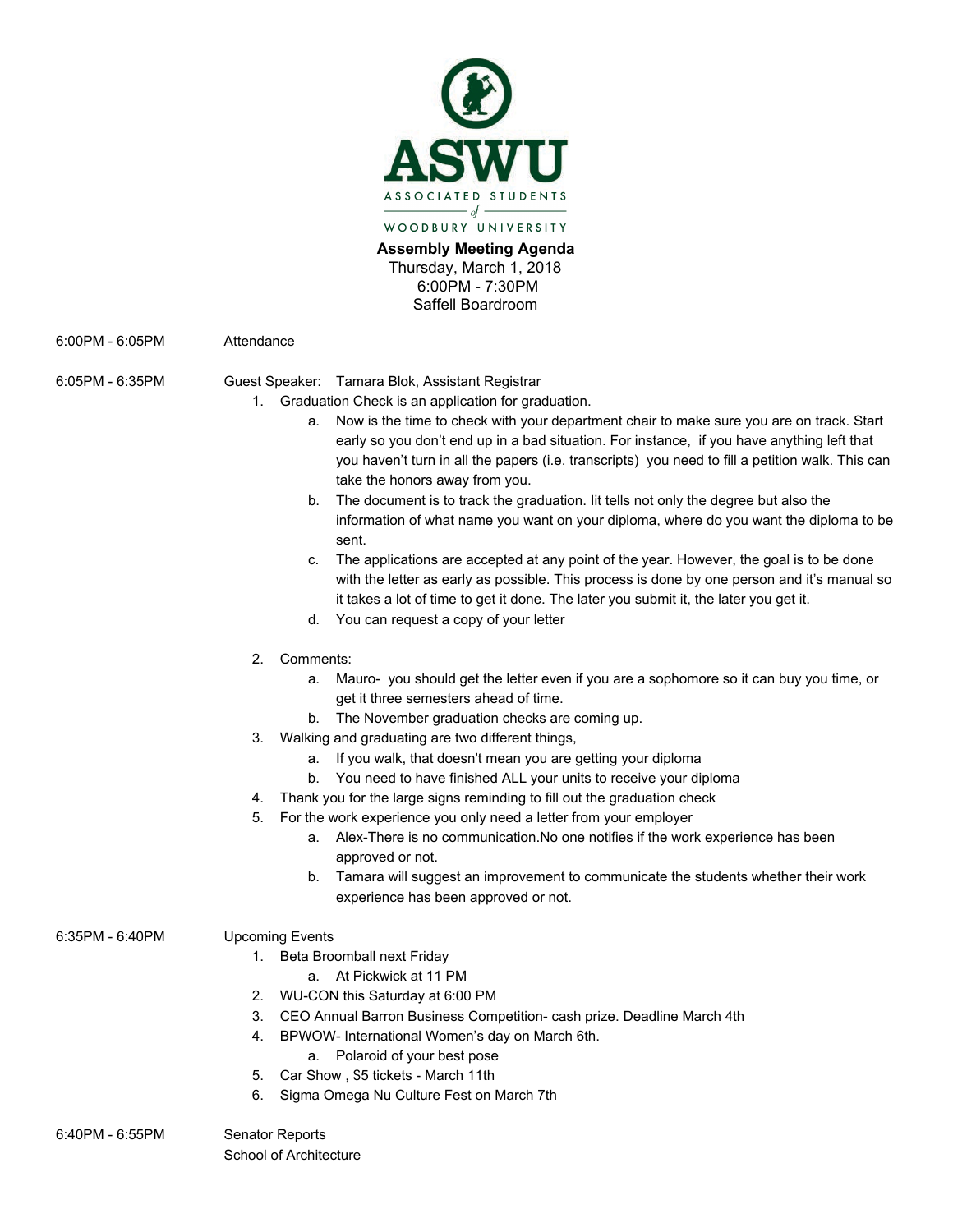## 1. Mohamed Hassan [Mohamed.Hasan@woodbury.edu](mailto:Mohamed.Hasan@woodbury.edu)

- a. I've been reaching out to other firms and architects about having the opportunity to speak at this years thesis reviews. I've been keeping contact with Catherine about the idea. If you guys have any other suggestions please let me know thanks!
- b. Suggestions:
	- i. LA forum, Lamoss firm, IDI firm, Frank Gehry, Santiago C, Alvaro Siza.

#### 2. Jasmine Mangona [jasmine.mangona@woodbury.edu](mailto:jasmine.mangona@woodbury.edu)

a. Hi everyone! I met with Ingalill today and we discussed various topics regarding both Interior Architecture and Architecture. She brought up the idea of setting up more recycling bins in the studios and using the leftover materials for the summer architecture programs for children as a way of repurposing material. She is planning on getting more Interior Architecture students to work in the Digital Fabrication Lab. In regards to the desks and chairs in the studios in the Design Center, she brought up the idea of possibly getting sponsors to help pay or donate furniture. She wants to market Interior Architecture more by showing more student work on both the IIDA and Woodbury Architecture social media. Another topic we discussed was doing more site visits for both IA and Architecture and she gave me a few firms that had Woodbury alumni that I could get in contact with. Lastly, she said there will be Japanese flower making class on March 13<sup>th</sup> and 15<sup>th</sup> from 4pm-6pm, which she will forward me other details about it. Thank you!

# School of Business

## 1. Melissa Toribio mel.toribio@woodbury.edu

- a. I would like to remind everyone that the next Executive In Residence will be Ms. Jane Skeeter who is the CEO and Founder of UltaGlas, Inc. She will be here on Tuesday, March 6th from 1-4 p.m and you can contact Joy to schedule an appointment.
- 
- 2. Marie Vanian marie.vanian@woodbury.edu
	- a. Hello assembly, this week I will be meeting with the Dean of the Accounting Department. My marketing professor has made the appointment for me to discuss how we can incorporate new programs and get new members.
	- b. My apologies for not being able to meet with Dean Joan Marques, I have been out with the flu and an eye infection the last ten days. Next week I will catch up on my meetings and appointments.
	- c. Thank you for your patience. If you have any questions, please feel free to email me.

# School of Media, Culture, and Design

# 1. Niomie Glory **Niomie.Glory@woodbury.edu**

- a. This week I wasn't able to meet with any of the chairs due to scheduling issues, however I do plan on meeting with Jennifer Peterson for next week. So those who have anything that want me to bring up, please let me know.
- 
- 2. Anna Harrington **[Anna.HarringtonBilu@woodbury.edu](mailto:Anna.HarringtonBilu@woodbury.edu)** 
	- a. Hello everyone! I hope everyone is doing well. This week I met with the chair of Fashion, Anna Leiker. From that meeting, she requested that I make two announcements:
		- i. Please remind students to check their Woodbury emails. This is a prominent issue that all departments are facing.
		- ii. There is volunteer service needed to assist in the 54th Annual "Inner Vision" Fashion Show. The event will be held on Saturday, May 5th. The fashion show needs volunteers to dress models and assist in the front of the house as well. For more information about this event please email Anna at Anna.Leiker@woodbury.edu
	- b. As per usual, if you have any comments, questions, or concerns, please email me. I am more than happy to help. Thank you.

# College of Liberal Arts

- 3. Akeima Young akeima.young@woodbury.edu
	- a. Hello everyone, hope you all are having a great week. Not much to report this week other than chair meetings. I had a few suggestions from one of the chair members about some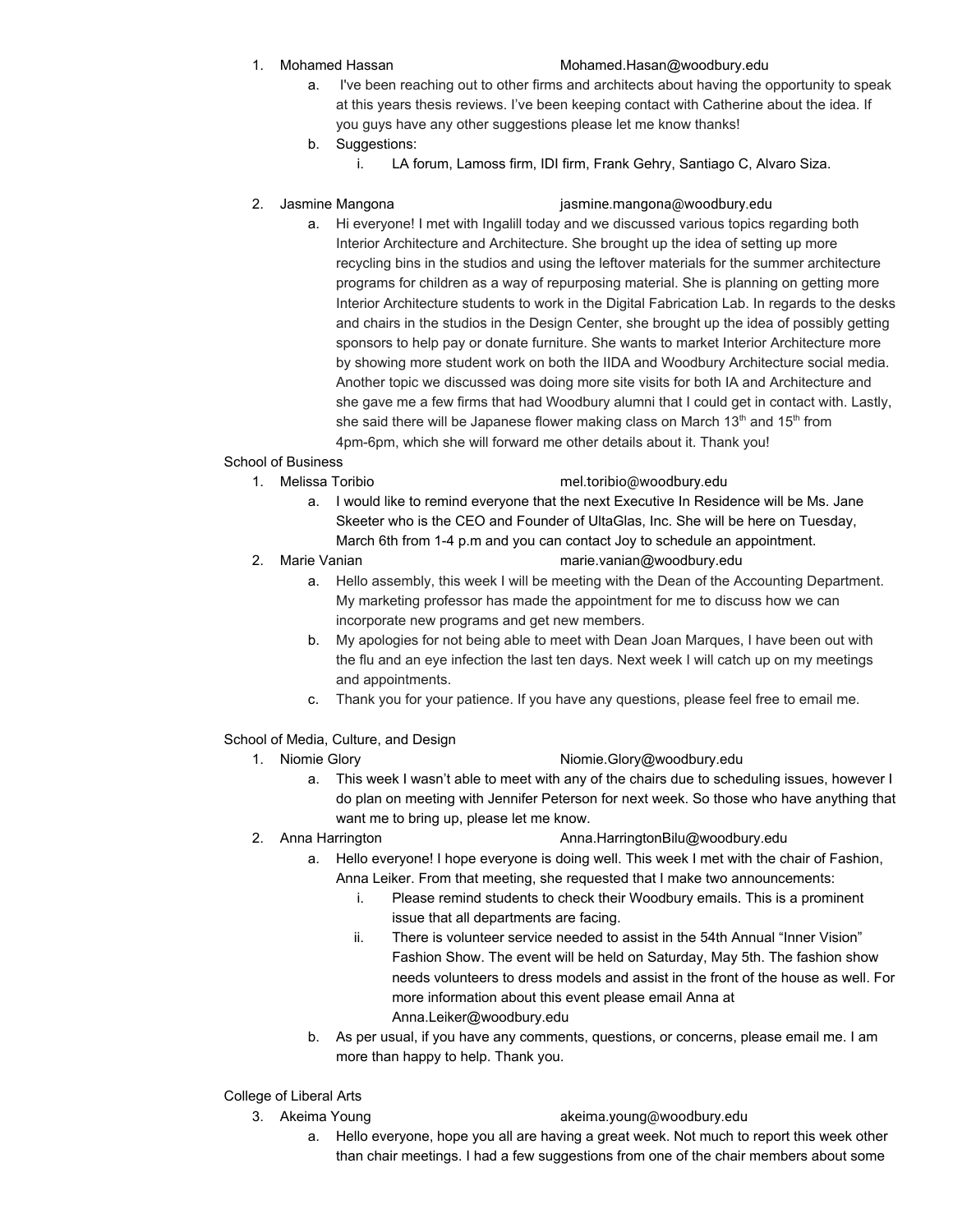ideas that I hope to share with you soon about the courses that non cola members are required to take as well as a few other things. I look forward to keeping everyone updated on how those ideas can possibly be implemented

- 4. VACANT Please email any recommendations to aswu@woodbury.edu
- 6:55PM 7:10PM Executive Board Reports
	- 1. Alexandra Holguin, President alex.holguin@woodbury.edu

- a. AS-You Day thank you everyone for coming out and supporting AS-You day we had a huge turn out and gave out almost 200 burgers when we originally only ordered 157. Thank you for all the support at AS-You day. During Autumn's report we will discuss how we can continue to improve this.
- b. Elections: Thank you for taking the time to vote our voter turnout continues to grow. Be sure to use your woodbury.edu emails for your vote to count. Also be sure to take the time to vote for the optional votes as they are still important although optional.
- c. Restroom Bulletin Boards: The replacement restroom bulletin boards are here and maintenance is slowly putting them up. This bulletin boards should be more sturdy then the last and we hope you like the new look.
- d. Guest Speakers: Greg Houle will be joining us next week to discuss what the university is doing to market themselves and also open the floor to an open dialogue.
- e. Spring Break: Friendly reminder we do not have an assembly meeting the 15th of March due to spring break.
- f. Constitution Committee: The constitution committee has finished rewriting the constitution and have moved on to the bylaws. The constitution will go through a rigorous proof reading while the bylaws are being written. We hope to show the proposed bylaws and constitution the second to last meeting of assembly with the vote taking place the last assembly meeting.
- g. Student Life Fee Breakdown: I've heard your comments that our student life fee break down flyer isn't enough and you want to know specifically where our money has went. I hear you. I will work with Bennet and Adam to get this done for our fall semester budget as soon as we can with our current workload.
- 2. William Garcia, Executive VP william.garcia@woodbury.edu
	- a. I apologize for not sending attendance reminders yet this semester, moving forward I will be more diligent with attendance reminders. Please understand that your attendance does affect OAC funding.
	- b. We finally have our outgoing mailbox with our branding on it. It has been given to maintenance to install on the exterior wall of Central Services
- 3. Bennet Cariaga, VP of Finance [bennet.cariaga@woodbury.edu](mailto:bennet.cariaga@woodbury.edu)
	- a. Hi everyone, hang in there! We are nearly halfway through the semester.
	- b. Remember to check your upcoming deadlines regarding OAC. You can find the Event List and Deadlines on the ASWU Website > Docs & Forms > Organization Forms. You can also find the OAC Reconciliation link on there as well.
	- c. Be mindful of the rain and other planning hiccups! If you believe your OAC event cannot be held due to the weather and unforeseen issues, then let me know as soon as possible. So that Executive Board can approve these changes.
		- i. With that being said, BSA's Skate Night has been postponed to Wednesday, March 21st. Phi Sigma Sigma's Color Run has been postponed to Saturday, March 24th.
	- d. Fines from OAC violations are collected and then used to reward perfect attendance orgs, provide seed money for new orgs, or help fund another org's OAC event. Please be aware that recurring violations may result in your org being ineligible for future OAC funding.
	- e. OAC Reconciliations are due for the following:
	- i. 7500 Club Lunar New Year Celebration Friday, March 2nd
- 4. Marta Huo, VP of Student Orgs [marta.huo@woodbury.edu](mailto:marta.huo@woodbury.edu)
	- a. Hello everyone, one more week and then it's spring break.
	- b. Just a reminder that since it rained, please take down any flyers that got ruined.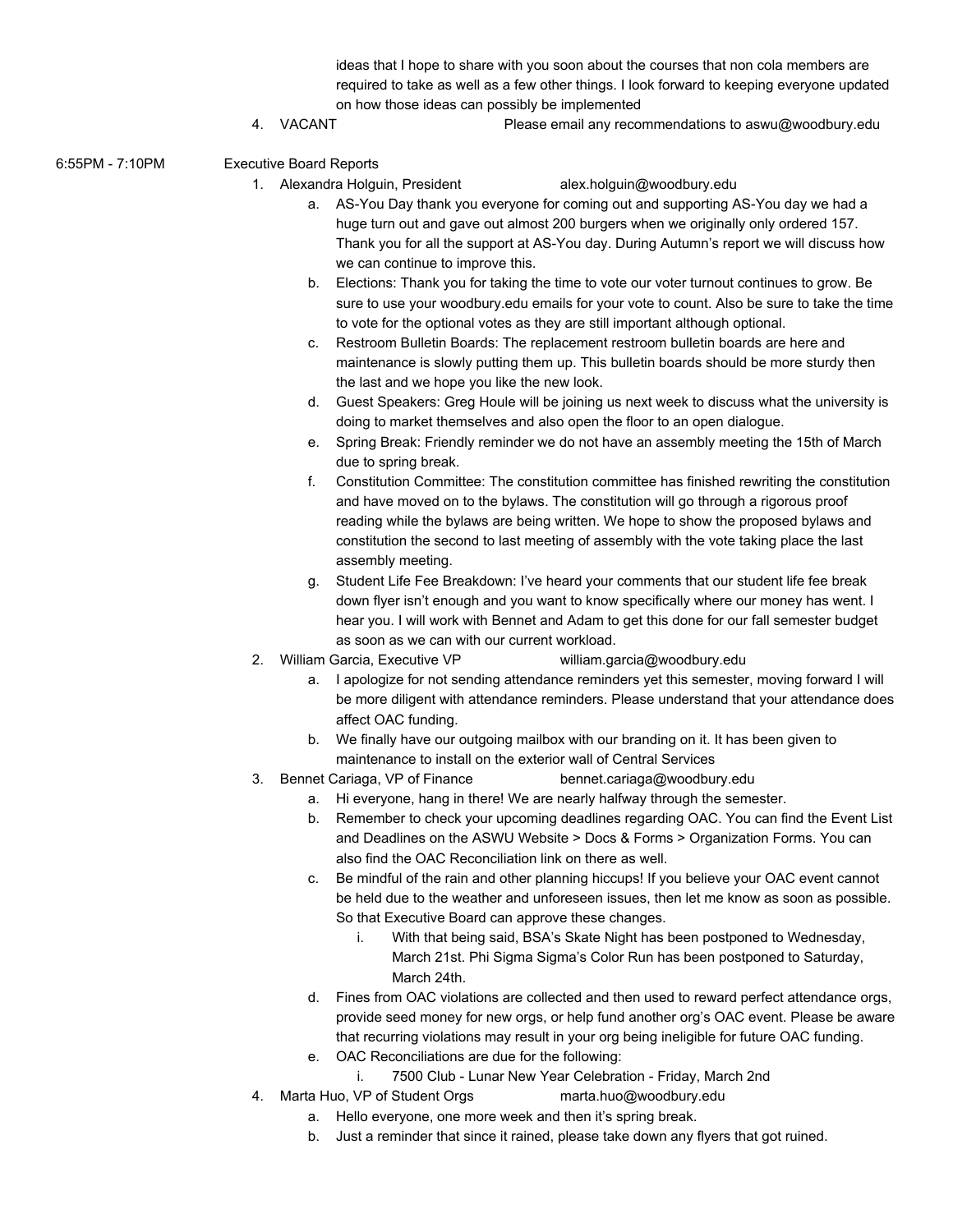- c. Graduation medals have been finalized, we just need to order them after spring break when we get all the projects that we have going on right now wrapped up.
- d. Now, can I get a show of hands of those who are having problems with their org emails. I only received three responses.
- e. Thank you to everyone for being patient and understanding about this situation.
- f. Continuing on, if your org have a new eboard or a new advisor, you have to get a new signature card with new names. If this applies to you, please email michelle or drop by her office to let her know.
- g. Lastly, signature cards are ready for phi sigs, AIAS, Unity, Betas, Sunnines, and 7500. The cards are in your org mail boxes located in the whitt.
- h. Thank you
- i. Organizations that have been having problems with their emails
	- i. Phi sig; Delta sig; CLEA; Student veteran association; BSA; RHA; AIAS;CEO; Moria; Unity; Sunnie; Accounting; Animation;IIDA
- 5. Adam Ramirez, VP of Marketing adam.ramirez@woodbury.edu
	- a. Hey everyone. Since its a bit difficult for Sarah to catch up on all the FREA's and flyers, I advise you to submit them 3 weeks early rather than 2 weeks
	- b. Remember, to use the Co Sponsor stamp that is on our website. You will be fined if you use an older co sponsored stamp
	- c. Another reminder, talk to those students you usually don't talk to about upcoming events and what not, and make mini flyers to provide them with
	- d. FREA/Marketing are due for the following:
		- i. AIAS Stressbusters 1 Monday, March 5th
		- ii. Beta Lambda Chi Betasada Tuesday, March 6th
		- iii. BSA Skate Night Wednesday, March 7th
		- iv. Delta Sigma Phi Hoopin' With Adam Friday, March 9th
		- v. Phi Sigma Sigma Color Run Friday, March 9th
			- 1. Comments:
				- a. Question for tv in front of security booth
				- b. We can bring this up to Greg for more information
				- c. Woodys tv- contract is ending this semester
				- d. Will hopefully replace with new tv's
- 6. Autumn Davis, VP of Student Life [autumn.davis@woodbury.edu](mailto:autumn.davis@woodbury.edu)
	-
	- a. Hey there! Happy almost spring break! Finally march, 2nd best month after october- 14 days until my birthday woo!
	- b. Thanks for Hanging out with us at ASYou day! Hope you enjoyed the Wildlife learning center! I'll be taking suggestions and comments for my successor now!
	- c. Be on the lookout for Woodstock teasers! They'll be popping up hopefully next week! Though applying for our marketing team is closed- we are still taking art installations and tshirt designs! Email me or CAB for details. Additional food- we'll be having esquites and raspados provided by raspado express! And non-alcoholic aguas frescas from Green Crush.
	- d. As Marta mentioned, we would be talking about spirit week in the future. You will be allowed to ask for spirit week funding starting the week of Mar. 20! We will be sending out a list of ideas for you all to draw from in your requests, but you aren't limited to these options!
		- 1. Feedback from AS YOU day:
			- a. Animals were a good idea
			- b. People were saying that they need more time to think about the voting.
			- c. People like the thought of the owl package
			- d. Hard for commuters to be at events because they don't come until the afternoon
		- 2. We use wednesday at noon because statistically this is the time that most students are on campus
		- 3. Suggestion for vending machine closer to the school of business